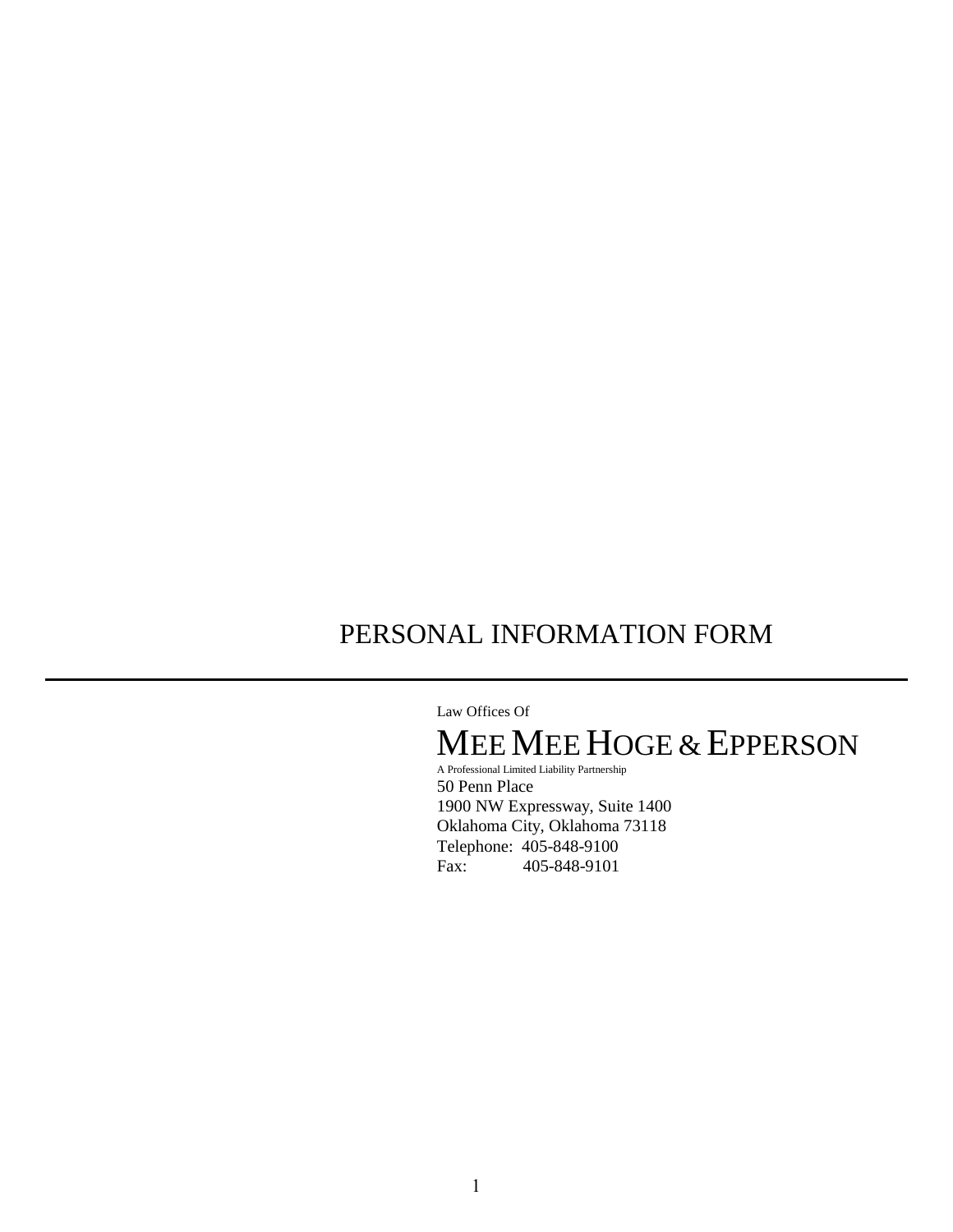## **PERSONAL INFORMATION**

|                      | Full Legal Name: 1998 and 1999 and 1999 and 1999 and 1999 and 1999 and 1999 and 1999 and 1999 and 1999 and 199                                                                                                                                                                                                                                              |                         |                                              |                                             |
|----------------------|-------------------------------------------------------------------------------------------------------------------------------------------------------------------------------------------------------------------------------------------------------------------------------------------------------------------------------------------------------------|-------------------------|----------------------------------------------|---------------------------------------------|
|                      | Signature Name: 1988                                                                                                                                                                                                                                                                                                                                        |                         |                                              | (Print how you want to sign your documents) |
|                      | Nickname: Birth date: Social Security Number: Social Security Number:                                                                                                                                                                                                                                                                                       |                         |                                              |                                             |
|                      |                                                                                                                                                                                                                                                                                                                                                             |                         |                                              |                                             |
|                      | Home telephone: County of Residence: Business Telephone: County of Residence: Business Telephone:                                                                                                                                                                                                                                                           |                         |                                              |                                             |
|                      | Employer: Position: Position:                                                                                                                                                                                                                                                                                                                               |                         |                                              |                                             |
|                      |                                                                                                                                                                                                                                                                                                                                                             |                         |                                              |                                             |
|                      | E-mail address(s):                                                                                                                                                                                                                                                                                                                                          |                         |                                              |                                             |
|                      |                                                                                                                                                                                                                                                                                                                                                             |                         | $\Box$ Divorced $\Box$ Widowed $\Box$ Single |                                             |
|                      |                                                                                                                                                                                                                                                                                                                                                             |                         |                                              |                                             |
|                      | Signature Name: 1988. The Contract of the Second Contract of the Contract of the Contract of the Contract of the Contract of the Contract of the Contract of the Contract of the Contract of the Contract of the Contract of t                                                                                                                              |                         |                                              |                                             |
|                      | Nickname: Birth date: Social Security Number: Social Security Number:                                                                                                                                                                                                                                                                                       |                         |                                              |                                             |
|                      |                                                                                                                                                                                                                                                                                                                                                             |                         |                                              |                                             |
|                      | Home telephone: County of Residence: Business Telephone: County of Residence: Business Telephone:                                                                                                                                                                                                                                                           |                         |                                              |                                             |
|                      | Employer: Position: Position:                                                                                                                                                                                                                                                                                                                               |                         |                                              |                                             |
|                      |                                                                                                                                                                                                                                                                                                                                                             |                         |                                              |                                             |
|                      | E-mail address(s): $\qquad \qquad$ $\qquad \qquad$ $\qquad$ $\qquad \qquad$ $\qquad \qquad$ $\qquad \qquad$ $\qquad \qquad$ $\qquad \qquad$ $\qquad \qquad$ $\qquad \qquad$ $\qquad$ $\qquad \qquad$ $\qquad \qquad$ $\qquad$ $\qquad$ $\qquad$ $\qquad$ $\qquad$ $\qquad$ $\qquad$ $\qquad$ $\qquad$ $\qquad$ $\qquad$ $\qquad$ $\qquad$ $\qquad$ $\qquad$ |                         |                                              |                                             |
| <b>Full Name</b>     | "W" if wife is the parent; "S" if you are a single parent.)                                                                                                                                                                                                                                                                                                 | Parent(s)               | <b>Birth date and Gender</b>                 |                                             |
|                      |                                                                                                                                                                                                                                                                                                                                                             |                         |                                              |                                             |
| <b>Name</b>          | Friends or relatives who are dependents (Use full legal name.)                                                                                                                                                                                                                                                                                              | <b>OTHER DEPENDENTS</b> | Relationship                                 |                                             |
| <b>Name</b>          | Attorney: Note that the contract of the contract of the contract of the contract of the contract of the contract of the contract of the contract of the contract of the contract of the contract of the contract of the contra                                                                                                                              | <b>ADVISORS</b>         | <b>Telephone</b>                             |                                             |
|                      | Accountant:                                                                                                                                                                                                                                                                                                                                                 |                         |                                              |                                             |
|                      | Financial Advisor: 1999 and 2008 and 2009 and 2009 and 2009 and 2009 and 2009 and 2009 and 2009 and 2009 and 20                                                                                                                                                                                                                                             |                         |                                              |                                             |
|                      | Primary Personal Bank: National Bank: National Bank and Security and Security and Security and Security and Security and Security and Security and Security and Security and Security and Security and Security and Security a                                                                                                                              |                         |                                              |                                             |
|                      | Life Insurance Agent: National Agents and Agents and Agents and Agents and Agents and Agents and Agents and Agents and Agents and Agents and Agents and Agents and Agents and Agents and Agents and Agents and Agents and Agen                                                                                                                              |                         |                                              |                                             |
| <b>Stock Broker:</b> | <u> 1989 - Johann Stein, mars and de Britain (b. 1989)</u>                                                                                                                                                                                                                                                                                                  |                         |                                              |                                             |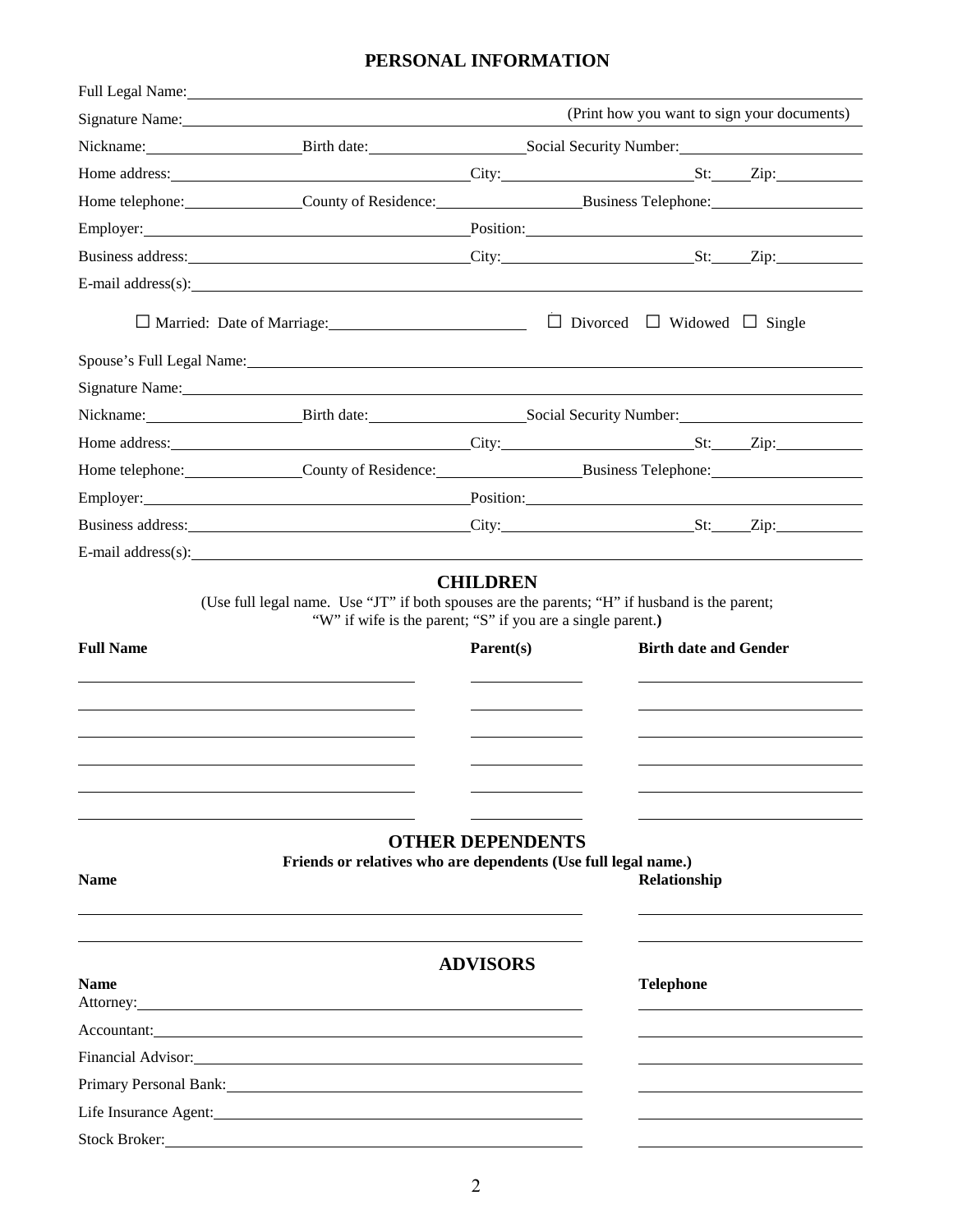| <b>IMPORTANT FAMILY QUESTIONS</b>                                                                                                                                                 |     |                |
|-----------------------------------------------------------------------------------------------------------------------------------------------------------------------------------|-----|----------------|
| (Please check "Yes" or "No" for your answer)                                                                                                                                      | Yes | N <sub>0</sub> |
| Do you have a child with a learning disability?                                                                                                                                   |     |                |
| Do any of your children receive governmental support or benefits?                                                                                                                 |     |                |
| Do you have adopted children?                                                                                                                                                     |     |                |
| Do any of your children have special educational, medical, or physical needs?                                                                                                     |     |                |
| Are any of your children institutionalized?                                                                                                                                       |     |                |
| Are you or your spouse receiving social security, disability, or other governmental benefits?                                                                                     |     |                |
| Do you provide primary or other major financial support to adult children?                                                                                                        |     |                |
| Whom do you wish to be the contingent guardians of your minor children if your primary guardians<br>are unavailable?                                                              |     |                |
| Have either you or your spouse been divorced?                                                                                                                                     |     |                |
| Are you or your spouse making payments pursuant to a divorce or property settlement agreement?<br>(Please furnish a copy.)                                                        |     |                |
| Have you and your spouse ever signed a pre- or post-marriage contract?<br>(Please furnish a copy.)                                                                                |     |                |
| Have you or your spouse been widowed? (If a federal estate tax return or a state death tax return was<br>filed, please furnish a copy.)                                           |     |                |
| In what states have you lived while married to your current spouse?                                                                                                               |     |                |
| During what periods of time did you reside there?                                                                                                                                 |     |                |
| State: Time Period:                                                                                                                                                               |     |                |
| State: Time Period:                                                                                                                                                               |     |                |
| State: Time Period:                                                                                                                                                               |     |                |
| Have you or your spouse ever filed federal or state gift tax returns? (Please furnish copies.)                                                                                    |     |                |
| Have you or your spouse completed a previous Will, Trust, or estate planning document? (Please furnish<br>copies.)                                                                |     |                |
| Are you or your spouse the holder of a power of appointment granted to you? (If so, please furnish a<br>copy of Will, Trust or other document creating the power of appointment.) |     |                |
| Are you and your spouse United States citizens?                                                                                                                                   |     |                |
| If you answered "No" above, are either you or your spouse a resident or a non-resident alien?                                                                                     |     |                |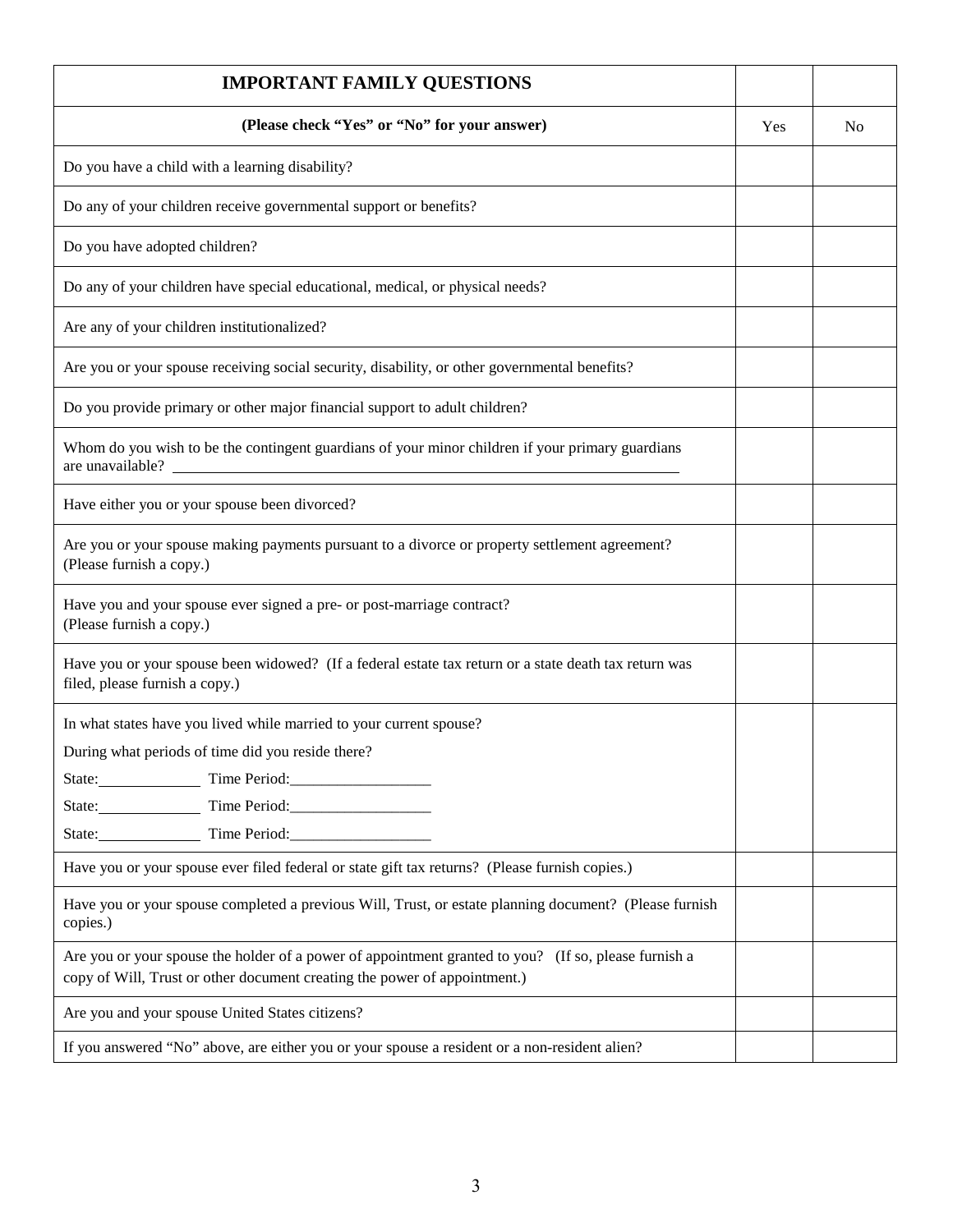# **INSTRUCTIONS FOR COMPLETING THE PERSONAL INFORMATION CHECKLIST**

| <b>General Headings:</b>  | This Personal Information Checklist is designed to help you list all the property<br>you own, how it is titled, and what it is worth. You may own more property than<br>can be listed on this checklist. If so, use extra sheets of paper to list your<br>additional property.                           |
|---------------------------|----------------------------------------------------------------------------------------------------------------------------------------------------------------------------------------------------------------------------------------------------------------------------------------------------------|
| <b>Type:</b>              | Immediately after the heading for each kind of property is a brief explanation of<br>what property you should list under that heading.                                                                                                                                                                   |
| <b>Evidence of Title:</b> | This indicates the document or documents you will need as evidence of title to<br>your property. Please understand that having these documents is essential in<br>transferring property to your living trust. By collecting this documentation<br>yourself, you will save substantial professional fees. |
| "Owner" of Property:      | How you own your property is extremely important for purposes of properly<br>decipring and implementing your living twist contenued plan. For each proporty                                                                                                                                              |

designing and implementing your living trust-centered plan. For each property category, there is a column titled "Owner." When filling in this column, please use the following abbreviations:

| <b>For Property</b><br><b>Owned In:</b> | With:                                                            | Use:                  |
|-----------------------------------------|------------------------------------------------------------------|-----------------------|
| Single                                  | If you are single and you own property in<br>your name only, use | I                     |
| Husband's Name                          | No other person                                                  | H                     |
| Wife's Name                             | No other person                                                  | W                     |
| Joint Tenancy                           | A spouse                                                         | <b>JTS</b>            |
| Joint Tenancy                           | Someone other than a spouse                                      | <b>JTO</b>            |
| Tenancy in<br>Common                    | A spouse                                                         | <b>TCS</b>            |
| Tenancy in<br>Common                    | Someone other than a spouse                                      | <b>TCO</b>            |
| Community<br>Property                   | (Applicable to spouses only)                                     | $\rm CP$              |
| Unknown                                 | If you cannot determine how the property<br>is owned             | $\boldsymbol{\gamma}$ |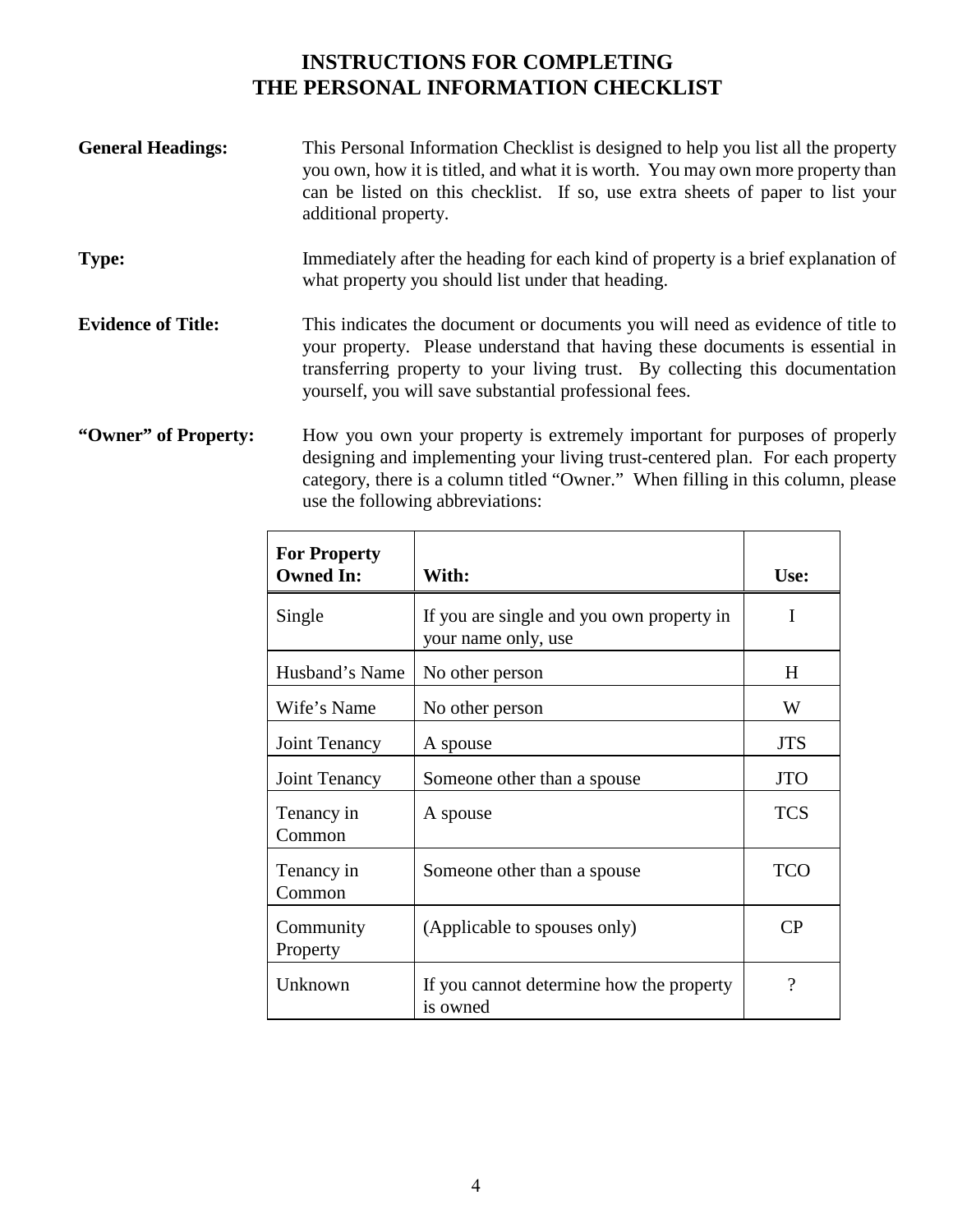#### **CASH ACCOUNTS**

**TYPE:** Checking Account "C", Savings Account "SA", Certificates of Deposit "CD" (indicate type below). **EVIDENCE OF TITLE:** Signature card or the document you signed to set up the account.

| <b>Name of Institution</b> | <b>Type</b> | <b>Acct. Number</b> | Owner        | Amount |
|----------------------------|-------------|---------------------|--------------|--------|
|                            |             |                     |              |        |
|                            |             |                     |              |        |
|                            |             |                     |              |        |
|                            |             |                     |              |        |
|                            |             |                     | <b>TOTAL</b> |        |

NOTE: If Account is in your name (or your spouse's name) for the benefit of a minor, please specify and give minor's name.

#### **INVESTMENT ACCOUNTS**

**TYPE:** Money market "MM," Investment "I," Cash Management "CM," or other account that is in a street name (indicate type below). **EVIDENCE OF TITLE:** The documents you signed to set up the account, account statement.

| <b>Name of Brokerage</b> | <b>Firm Type</b> | <b>Acct. Number</b> | Owner        | Amount |
|--------------------------|------------------|---------------------|--------------|--------|
|                          |                  |                     |              |        |
|                          |                  |                     |              |        |
|                          |                  |                     |              |        |
|                          |                  |                     |              |        |
|                          |                  |                     |              |        |
|                          |                  |                     | <b>TOTAL</b> |        |

#### **STOCKS**

**TYPE:** Stock in publicly owned corporations which is stock traded on an exchange or over the counter. (Stock owned in family or nonpublicly traded companies should be listed under "Corporate Business and Professional Interests." Stocks held in a street name or investment account should be listed under "Investment Accounts"). **EVIDENCE OF TITLE:** Stock certificate.

**Number Fair Company Company Company Company Company Company Company Company Company Company Company Company Company Company Company Company Company Company Company Company Company Company Company Company Company Company Company Compa**  $\ddot{\phantom{a}}$ l l *TOTAL*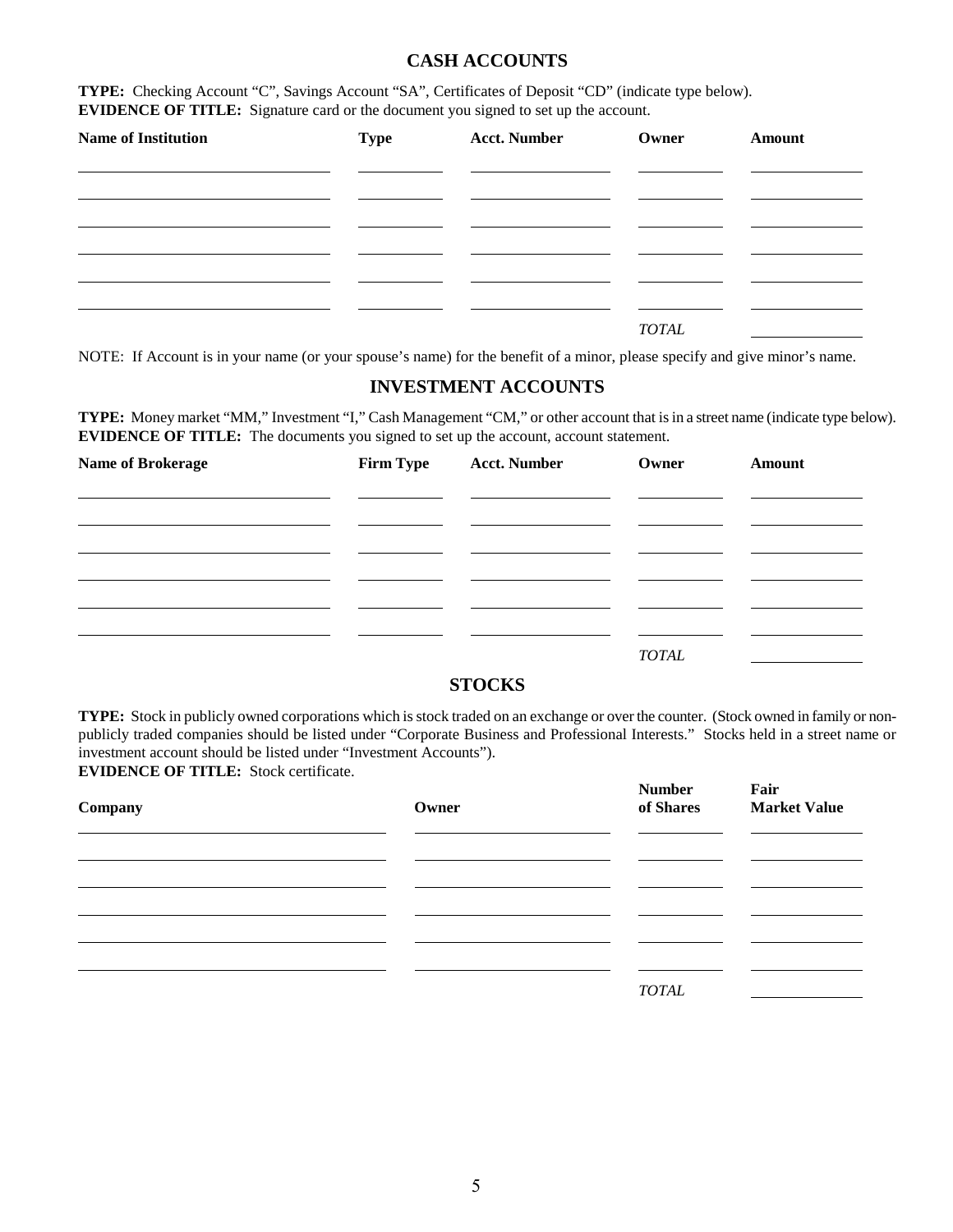#### **BONDS**

#### **TYPE:** U.S. Savings Bonds, corporate, municipal, etc. (indicate type below). **EVIDENCE OF TITLE:** Bond instrument.

| <b>Type</b> | Owner | <b>Face Value</b> |  |
|-------------|-------|-------------------|--|
|             |       |                   |  |
|             |       |                   |  |
|             |       |                   |  |
|             |       |                   |  |
|             |       |                   |  |
|             |       | <b>TOTAL</b>      |  |

#### **PERSONAL EFFECTS**

**TYPE:** Major personal effects such as motor vehicles, boats, jewelry, collections, antiques, furs, and all other valuable nonbusiness personal property (indicate type below and give a lump sum value for miscellaneous, less valuable items).

**EVIDENCE OF TITLE:** Registration or title issued by your state, bill of sale, receipt, canceled check, or source of cash to purchase property, gift tax return, or inheritance tax return if you received property by gift or inheritance.

| <b>Type</b> | Owner |       | <b>Face Value</b> |
|-------------|-------|-------|-------------------|
|             |       |       |                   |
|             |       |       |                   |
|             |       |       |                   |
|             |       |       |                   |
|             |       |       |                   |
|             |       | Total |                   |

#### **RETIREMENT PLANS**

Participant: Husband (H) or Wife (W)

**TYPE:** Pension "P", "Profit Sharing "PS," H.R. 10, IRA, SEP, 401(K) (indicate type below).

**EVIDENCE OF TITLE:** Summary plan description, documents you signed to set up the plan, account statement, beneficiary designation.

| Plan | <b>Beneficiary of</b>   | <b>Type</b><br>of |         | Percent       |              |
|------|-------------------------|-------------------|---------|---------------|--------------|
|      | Participant Participant | Plan              | Company | <b>Vested</b> | <b>Value</b> |
|      |                         |                   |         |               |              |
|      |                         |                   |         |               |              |
|      |                         |                   |         |               |              |
|      |                         |                   |         |               |              |
|      |                         |                   |         |               |              |
|      |                         |                   |         |               |              |
|      |                         |                   |         |               |              |
|      |                         |                   | Total   |               |              |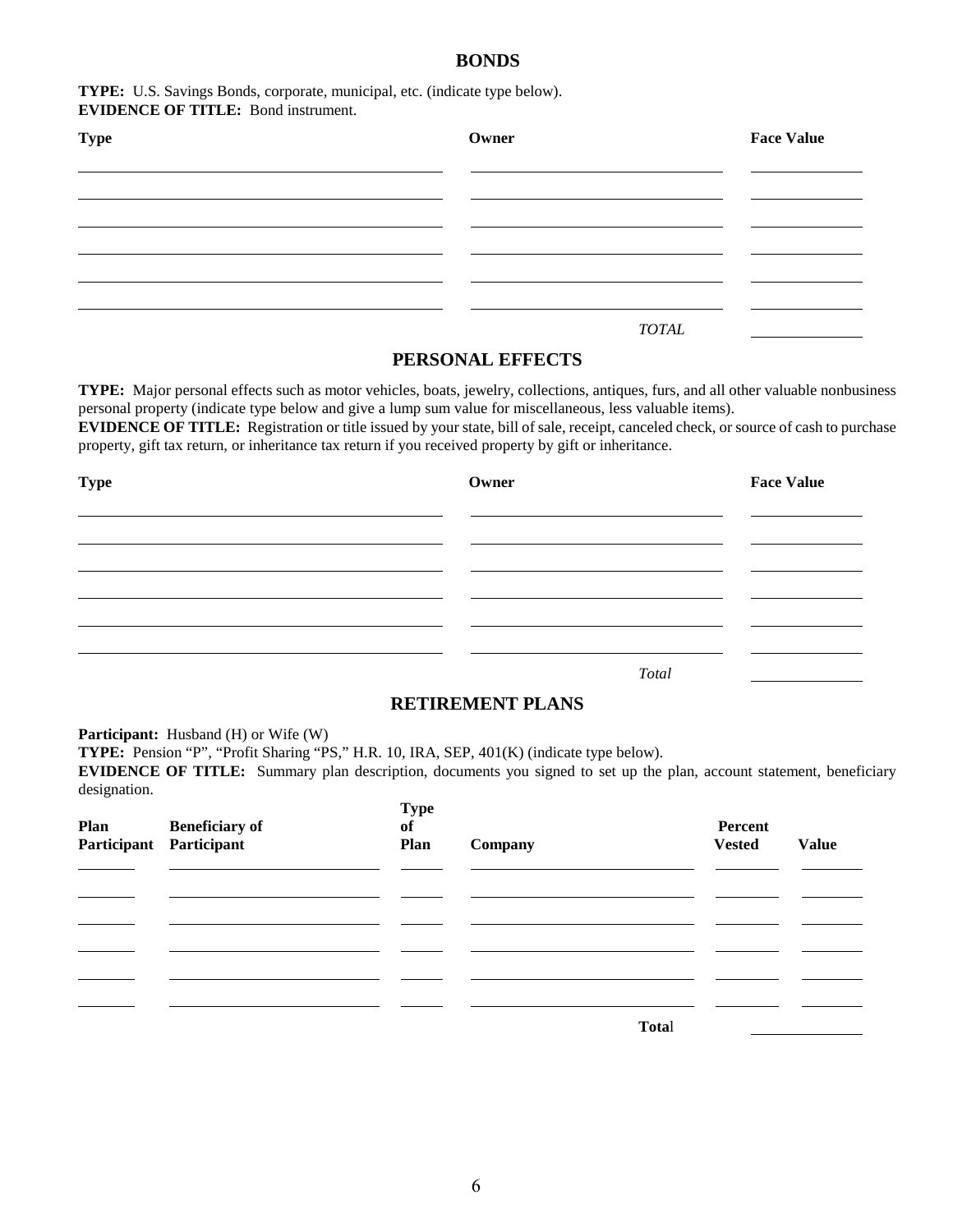## **LIFE INSURANCE POLICIES AND ANNUITIES**

| pays the premium on the policy, write "Corporation.")                                                                                                                                                                                | TYPE: Term, whole life, split dollar, group life, annuity (indicate type of policy below. If a corporation or company owns the policy or<br><b>EVIDENCE OF TITLE:</b> The policy itself, including all endorsements and amendments, and the original application you signed. |
|--------------------------------------------------------------------------------------------------------------------------------------------------------------------------------------------------------------------------------------|------------------------------------------------------------------------------------------------------------------------------------------------------------------------------------------------------------------------------------------------------------------------------|
|                                                                                                                                                                                                                                      | Company: Company:                                                                                                                                                                                                                                                            |
|                                                                                                                                                                                                                                      | Policy Number: Type: Type: Type: Type: Type: Type: Type: Type: Type: Type: Type: Type: Type: Type: Type: Type: Type: Type: Type: Type: Type: Type: Type: Type: Type: Type: Type: Type: Type: Type: Type: Type: Type: Type: Typ                                               |
|                                                                                                                                                                                                                                      | Insured: New York and the Community of the Community of the Community of the Community of the Community of the Community of the Community of the Community of the Community of the Community of the Community of the Community                                               |
|                                                                                                                                                                                                                                      | Primary beneficiary:                                                                                                                                                                                                                                                         |
|                                                                                                                                                                                                                                      | Secondary beneficiary:                                                                                                                                                                                                                                                       |
|                                                                                                                                                                                                                                      | Owner: Who pays premium: Who pays premium:                                                                                                                                                                                                                                   |
|                                                                                                                                                                                                                                      | Face amount: Cash value: Cash value:                                                                                                                                                                                                                                         |
| Amount of loans on policy:                                                                                                                                                                                                           |                                                                                                                                                                                                                                                                              |
|                                                                                                                                                                                                                                      |                                                                                                                                                                                                                                                                              |
| Company: <u>company</u> company company company company company company company company company company company company company company company company company company company company company company company company company com  |                                                                                                                                                                                                                                                                              |
|                                                                                                                                                                                                                                      |                                                                                                                                                                                                                                                                              |
| Insured: <u>Contract Contract Contract Contract Contract Contract Contract Contract Contract Contract Contract Contract Contract Contract Contract Contract Contract Contract Contract Contract Contract Contract Contract Contr</u> |                                                                                                                                                                                                                                                                              |
|                                                                                                                                                                                                                                      |                                                                                                                                                                                                                                                                              |
|                                                                                                                                                                                                                                      | Secondary beneficiary: Note that the secondary beneficiary:                                                                                                                                                                                                                  |
|                                                                                                                                                                                                                                      | Owner: Who pays premium: Who pays premium:                                                                                                                                                                                                                                   |
|                                                                                                                                                                                                                                      | Face amount: Cash value: Cash value:                                                                                                                                                                                                                                         |
|                                                                                                                                                                                                                                      | Amount of loans on policy: Note that the same state of loans on policy:                                                                                                                                                                                                      |
|                                                                                                                                                                                                                                      |                                                                                                                                                                                                                                                                              |
| Company:                                                                                                                                                                                                                             |                                                                                                                                                                                                                                                                              |
|                                                                                                                                                                                                                                      | Policy Number: Type: Type: Type: Type: Type: Type: Type: Type: Type: Type: Type: Type: Type: Type: Type: Type: Type: Type: Type: Type: Type: Type: Type: Type: Type: Type: Type: Type: Type: Type: Type: Type: Type: Type: Typ                                               |
|                                                                                                                                                                                                                                      | Insured: https://www.archive.com/communications/communications/communications/communications/communications/communications/communications/communications/communications/communications/communications/communications/communica                                               |
| Primary beneficiary:                                                                                                                                                                                                                 |                                                                                                                                                                                                                                                                              |
| Secondary beneficiary: Note that the secondary beneficiary:                                                                                                                                                                          |                                                                                                                                                                                                                                                                              |
|                                                                                                                                                                                                                                      |                                                                                                                                                                                                                                                                              |
|                                                                                                                                                                                                                                      | Face amount: Cash value: Cash value:                                                                                                                                                                                                                                         |
| Amount of loans on policy:                                                                                                                                                                                                           |                                                                                                                                                                                                                                                                              |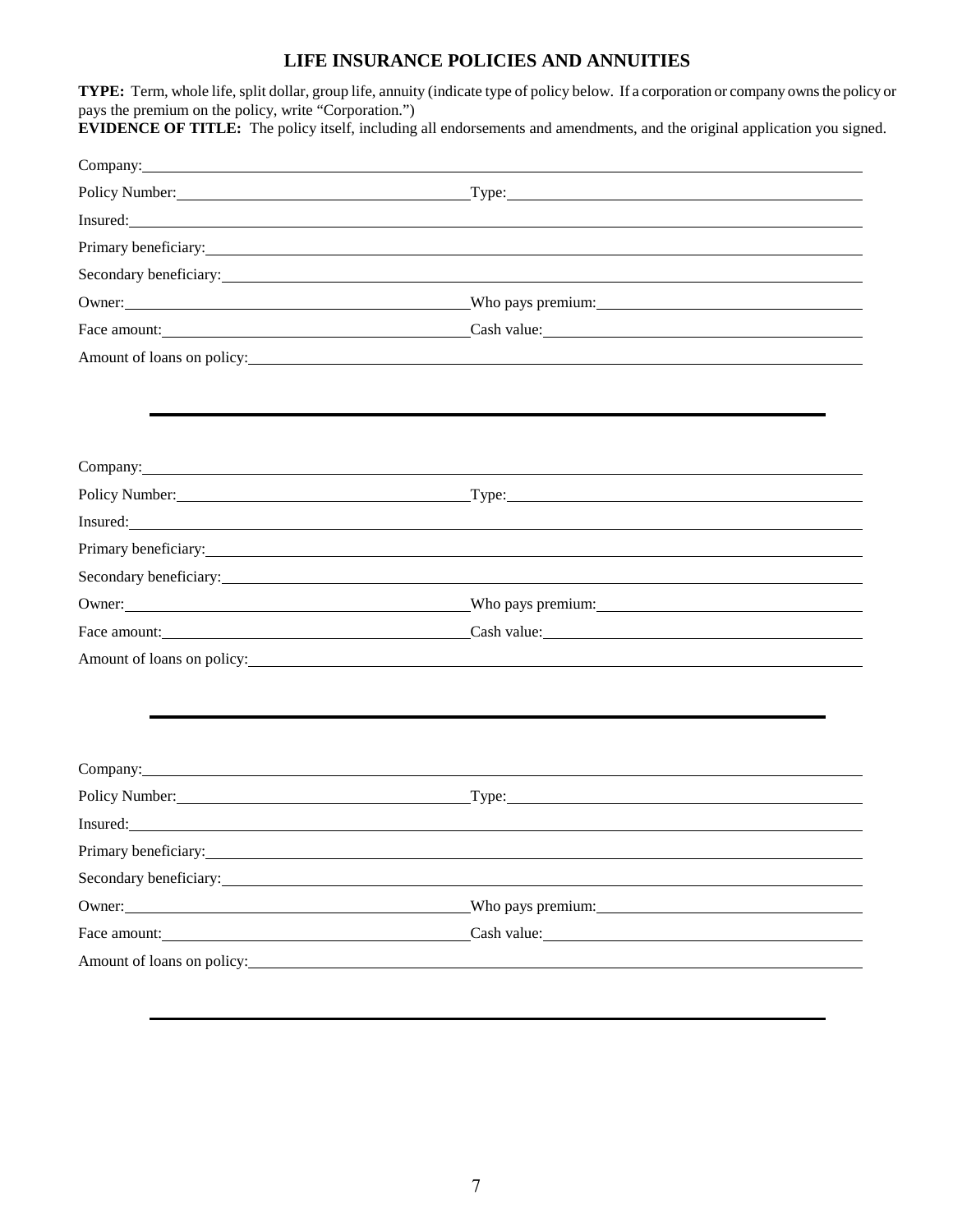# **LIFE INSURANCE POLICIES AND ANNUITIES**

**(continued)**

|                                                                                                                                                                                                                                | Policy Number: Type: Type: Type: Type: Type: Type: Type: Type: Type: Type: Type: Type: Type: Type: Type: Type: Type: Type: Type: Type: Type: Type: Type: Type: Type: Type: Type: Type: Type: Type: Type: Type: Type: Type: Typ      |  |
|--------------------------------------------------------------------------------------------------------------------------------------------------------------------------------------------------------------------------------|-------------------------------------------------------------------------------------------------------------------------------------------------------------------------------------------------------------------------------------|--|
|                                                                                                                                                                                                                                | Insured: <u>Alexander Communication</u> Control of the Communication of the Communication of the Communication of the Communication of the Communication of the Communication of the Communication of the Communication of the Comm |  |
|                                                                                                                                                                                                                                | Primary beneficiary:                                                                                                                                                                                                                |  |
|                                                                                                                                                                                                                                | Secondary beneficiary:                                                                                                                                                                                                              |  |
|                                                                                                                                                                                                                                |                                                                                                                                                                                                                                     |  |
|                                                                                                                                                                                                                                | Face amount: Cash value: Cash value: Cash value:                                                                                                                                                                                    |  |
|                                                                                                                                                                                                                                | Amount of loans on policy:                                                                                                                                                                                                          |  |
|                                                                                                                                                                                                                                |                                                                                                                                                                                                                                     |  |
|                                                                                                                                                                                                                                |                                                                                                                                                                                                                                     |  |
| Company: Company:                                                                                                                                                                                                              |                                                                                                                                                                                                                                     |  |
|                                                                                                                                                                                                                                |                                                                                                                                                                                                                                     |  |
|                                                                                                                                                                                                                                | Insured: https://www.archive.com/communications/communications/communications/communications/communications/communications/communications/communications/communications/communications/communications/communications/communica      |  |
|                                                                                                                                                                                                                                | Primary beneficiary:                                                                                                                                                                                                                |  |
|                                                                                                                                                                                                                                | Secondary beneficiary: example and the secondary secondary secondary secondary secondary secondary secondary secondary secondary secondary secondary secondary secondary secondary secondary secondary secondary secondary sec      |  |
|                                                                                                                                                                                                                                | Owner: Who pays premium: Who pays premium:                                                                                                                                                                                          |  |
|                                                                                                                                                                                                                                | Face amount: Cash value: Cash value:                                                                                                                                                                                                |  |
| Amount of loans on policy:                                                                                                                                                                                                     |                                                                                                                                                                                                                                     |  |
|                                                                                                                                                                                                                                |                                                                                                                                                                                                                                     |  |
|                                                                                                                                                                                                                                |                                                                                                                                                                                                                                     |  |
| Company: Note that the contract of the contract of the contract of the contract of the contract of the contract of the contract of the contract of the contract of the contract of the contract of the contract of the contrac |                                                                                                                                                                                                                                     |  |
|                                                                                                                                                                                                                                |                                                                                                                                                                                                                                     |  |
|                                                                                                                                                                                                                                |                                                                                                                                                                                                                                     |  |
| Primary beneficiary: No. 2014. The contract of the contract of the contract of the contract of the contract of the contract of the contract of the contract of the contract of the contract of the contract of the contract of |                                                                                                                                                                                                                                     |  |
| Secondary beneficiary:                                                                                                                                                                                                         |                                                                                                                                                                                                                                     |  |
| Owner:                                                                                                                                                                                                                         | Who pays premium: Who pays experience when the set of the set of the set of the set of the set of the set of the set of the set of the set of the set of the set of the set of the set of the set of the set of the set of the      |  |
|                                                                                                                                                                                                                                | Face amount: Cash value: Cash value:                                                                                                                                                                                                |  |
|                                                                                                                                                                                                                                | Amount of loans on policy:                                                                                                                                                                                                          |  |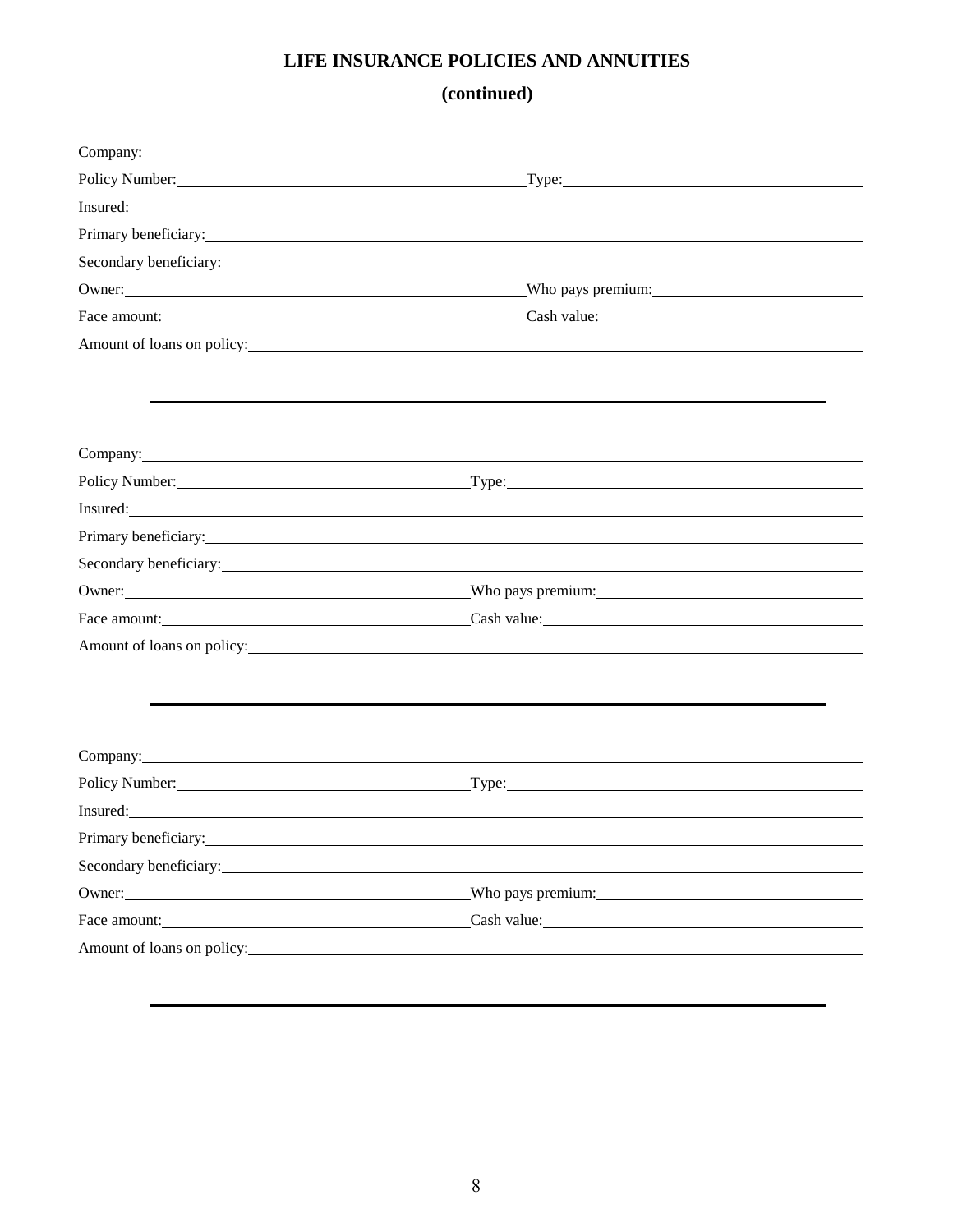#### **MORTGAGES, NOTES, AND OTHER RECEIVABLES**

**TYPE:** Mortgages or promissory notes payable to you; and, other monies owed to you. **OWED TO:** Husband (H), Wife (W), Joint (JT)

**EVIDENCE OF TITLE:** Promissory note, written contract, or other documents creating right to receive payment.

| <b>Name of Debtor</b> | Date of<br><b>Note</b> | <b>Date Note</b><br>Due | Owed to | <b>Current</b><br><b>Balance</b> |
|-----------------------|------------------------|-------------------------|---------|----------------------------------|
|                       |                        |                         |         |                                  |
|                       |                        |                         |         |                                  |
|                       |                        |                         | Total   |                                  |

#### **PARTNERSHIP and LLC INTERESTS**

**OWNER:** Husband (H), Wife (W), Joint (JT)

**TYPE:** General and Limited Partnerships and LLCs. Please state the percentage interest you have in the partnership or LLC and the your interest as a general partner, limited partner, or member.

**EVIDENCE OF TITLE:** Partnership agreement, certificate of partnership, or any documents you signed when purchasing the partnership interest. LLC Articles of Organization and Operating Agreements. Include any buy/sell agreements.

|       |                                | <b>Percentage of Interest</b> |                |               |              |
|-------|--------------------------------|-------------------------------|----------------|---------------|--------------|
|       |                                | General                       | Limited        | <b>LLC</b>    |              |
| Owner | <b>Partnership or LLC Name</b> | Partner                       | <b>Partner</b> | <b>Member</b> | <b>Value</b> |
|       |                                |                               |                |               |              |
|       |                                |                               |                |               |              |
|       |                                |                               |                |               |              |
|       |                                |                               |                |               |              |
|       |                                |                               |                |               |              |
|       |                                |                               |                |               |              |
|       |                                |                               |                |               |              |
|       |                                |                               | Total          |               |              |

#### **CORPORATE BUSINESS AND PROFESSIONAL INTERESTS**

**SHARE OWNER:** Husband (H), Wife (W), Joint (JT)

**TYPE:** Privately owned (non-publicly traded) stock. (Please put √ if a Buy/Sell Agreement exists. If stock is owned either JT or TC with someone other than spouse, please furnish name and relationship.) **EVIDENCE OF TITLE:** Stock certificate, minute book.

| Company | <b>Share</b><br>Owner | <b>Number</b><br>of shares | Percentage<br>owned | <b>Buy/Sell</b><br>Agreement | Value of<br><b>Shares</b> |
|---------|-----------------------|----------------------------|---------------------|------------------------------|---------------------------|
|         |                       |                            |                     |                              |                           |
|         |                       |                            |                     |                              |                           |
|         |                       |                            |                     |                              |                           |
|         |                       |                            |                     |                              |                           |
|         |                       |                            | <b>Total</b>        |                              |                           |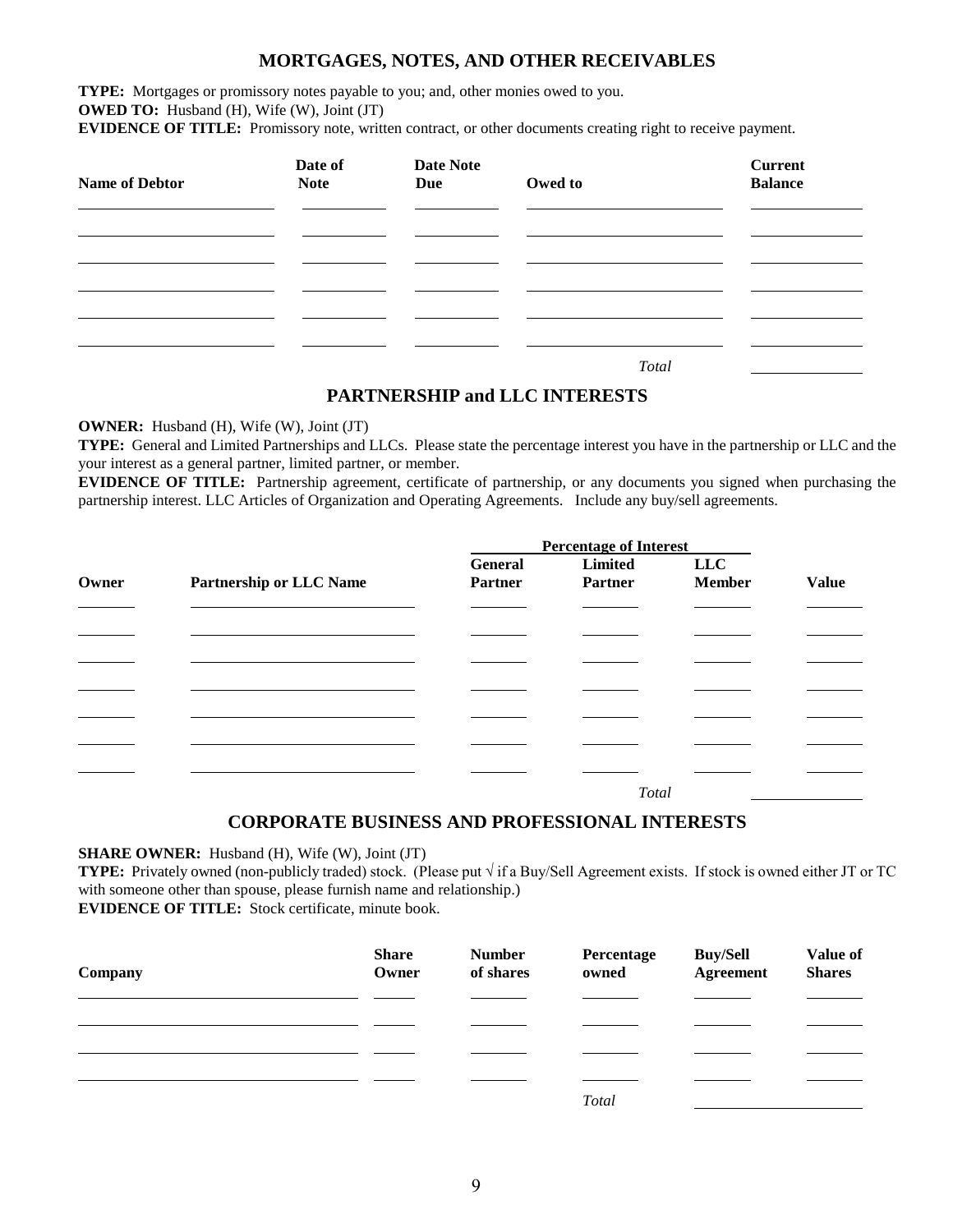#### **SOLE PROPRIETORSHIP BUSINESS AND PROFESSIONAL INTERESTS**

**TYPE:** All of the assets used by you in a sole proprietorship type of business ownership.

**EVIDENCE OF TITLE:** Balance sheet, depreciation schedule, registration or title issued by your state, bills of sale, fictitious name or trade name affidavit. Since a sole proprietorship is an amalgamation of assets, each asset must have an evidence of title.

| <b>Name of Business</b> | <b>Description of Business</b> | Owner | <b>Value</b> |
|-------------------------|--------------------------------|-------|--------------|
|                         |                                |       |              |
|                         |                                |       |              |
|                         |                                |       |              |
|                         |                                | Total |              |

#### **FARM AND RANCH INTERESTS**

**TYPE:** Livestock, machinery, leases, etc.

**EVIDENCE OF TITLE:** If your farm or ranch is not owned by a corporation or partnership, you need to treat it as a sole proprietorship. Describe each asset.

| <b>Type</b> |       | Owner | <b>Value</b> |
|-------------|-------|-------|--------------|
|             |       |       |              |
|             |       |       |              |
|             |       |       |              |
|             |       |       |              |
|             | Total |       |              |

### **OIL, GAS, AND MINERAL INTERESTS**

**TYPE:** Lease, overriding royalty, fee mineral estate, working interest, pooling agreement, etc. **EVIDENCE OF TITLE:** Lease agreement, deed, royalty agreement, farmout agreement, pooling agreement or other agreement you signed to create your oil, gas, or mineral interest.

| <b>Type</b> | Owner | <b>Value</b> |
|-------------|-------|--------------|
|             |       |              |
|             |       |              |
|             |       |              |
|             |       |              |
|             |       |              |
|             | Total |              |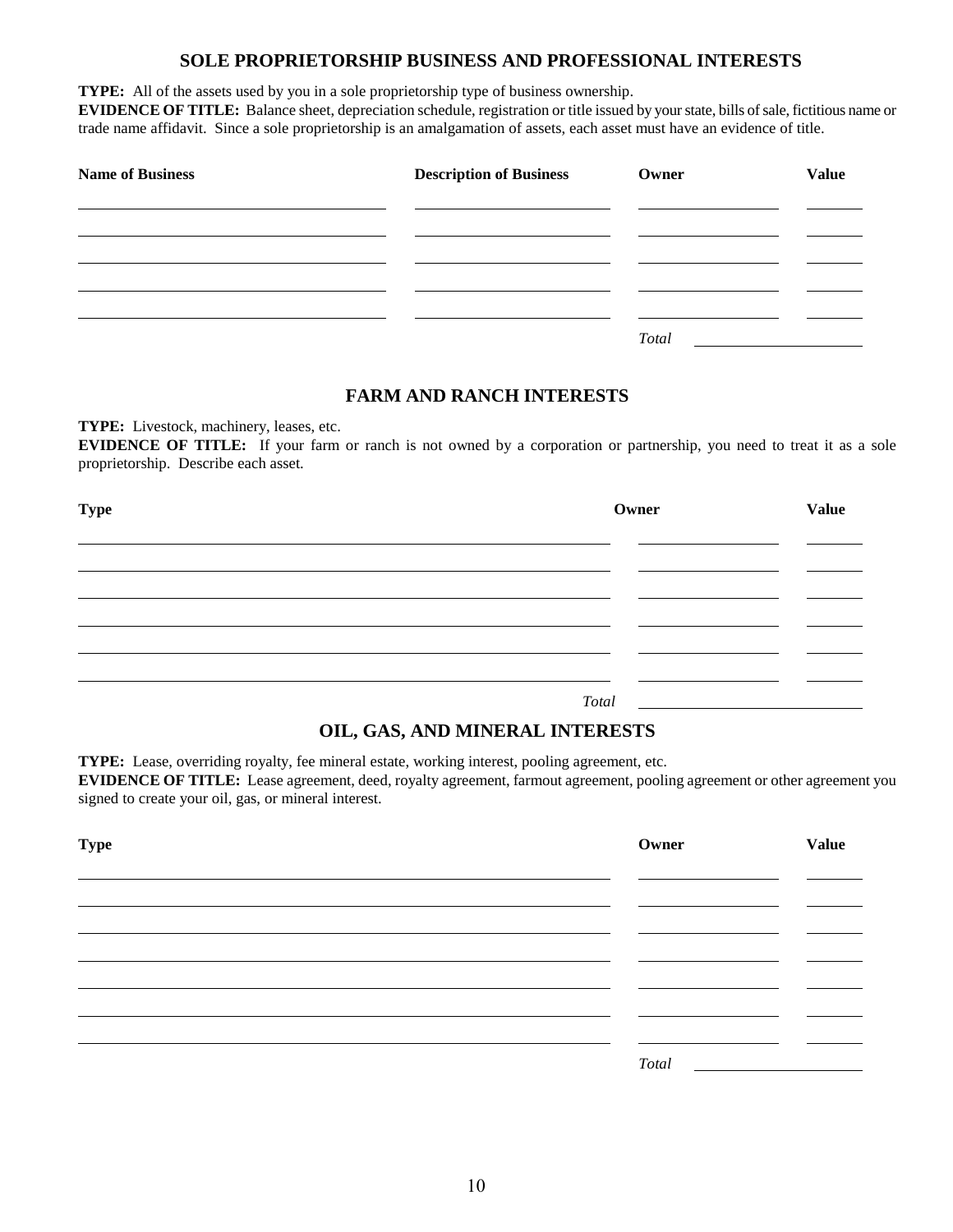#### **REAL PROPERTY**

**TYPE:** Land, buildings, homes. Where you have either a deeded or land contract interest (land or buildings) that you own in partnership with someone else you should list those under the "Partnership Interests" section. If two or more names are on a deed or a contract that does not state the type of ownership, please use "?".

**EVIDENCE OF TITLE:** Deed or land contract (do not use mortgage or tax assessment).

| <b>General Description and/or Address</b> | Owner  | <b>Fair Market</b><br><b>Value</b> | Mortgage |
|-------------------------------------------|--------|------------------------------------|----------|
|                                           |        |                                    |          |
|                                           |        |                                    |          |
|                                           |        |                                    |          |
|                                           | Totals |                                    |          |

*Net Value of all Real Estate* 

#### **ANTICIPATED INHERITANCE, GIFT, OR LAWSUIT JUDGMENT**

**TYPE:** Gifts or inheritances that you expect to receive at some time in the future; or monies that you anticipate receiving through a judgment in a lawsuit.

**EVIDENCE OF TITLE:** Copies of wills or trusts, copy of lawsuits or judgments, or any other document that evidences your anticipated interest.

#### **Description**

 $\ddot{\phantom{a}}$ 

*Total estimated value* 

#### **OTHER ASSETS**

**TYPE:** Other property is any property that you have that does not fit into any listed category.

**EVIDENCE OF TITLE:** Documents you signed to purchase the property, documents you received when you received the property, or any other document you have that shows you own the property.

| Description | Owner | <b>Value</b> |
|-------------|-------|--------------|
|             |       |              |
|             |       |              |
|             |       |              |
|             |       |              |
|             |       |              |
|             |       | Total        |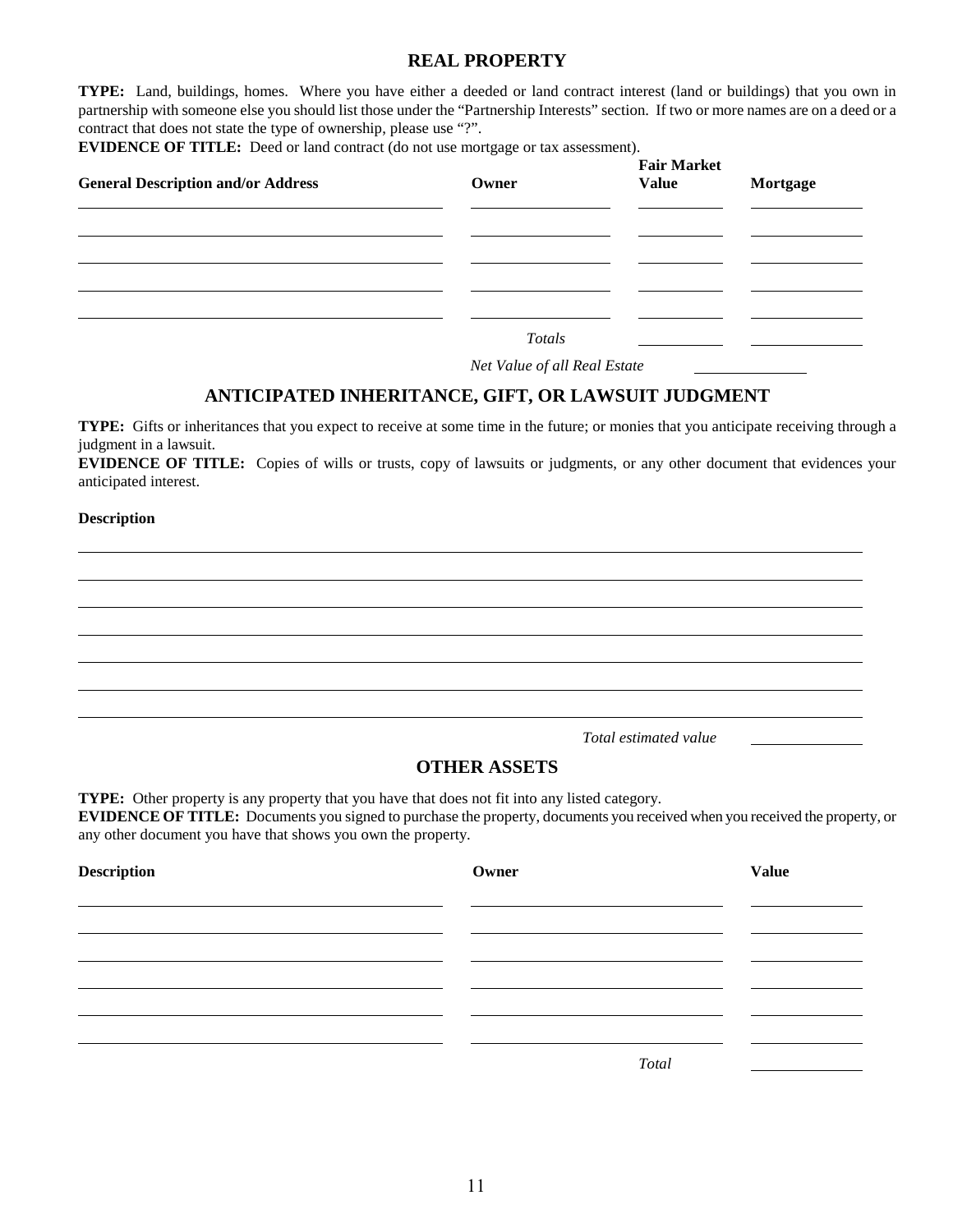## **SUMMARY OF VALUES**

|                                                      |                | Amount*     |                      |
|------------------------------------------------------|----------------|-------------|----------------------|
| <b>ASSETS</b>                                        | <b>Husband</b> | <b>Wife</b> | <b>Single Person</b> |
| <b>Cash Accounts</b>                                 |                |             |                      |
| <b>Investment Accounts</b>                           |                |             |                      |
| <b>Stocks</b>                                        |                |             |                      |
| <b>Bonds</b>                                         |                |             |                      |
| Personal Effects                                     |                |             |                      |
| <b>Retirement Plans</b>                              |                |             |                      |
| Life Insurance Policies and Annuities                |                |             |                      |
| Mortgages, Notes, and Other Receivables              |                |             |                      |
| Partnership and LLC Interests                        |                |             |                      |
| <b>Corporate Business and Professional Interests</b> |                |             |                      |
| Sole Proprietorship Business & Pro. Interests        |                |             |                      |
| Farm and Ranch Interests                             |                |             |                      |
| Oil, Gas, and Mineral Interests                      |                |             |                      |
| <b>Real Property</b>                                 |                |             |                      |
| Anticipated Inher., Gift, or Lawsuit Judgment        |                |             |                      |
| <b>Other Assets</b>                                  |                |             |                      |
| <b>TOTAL ASSETS:</b>                                 |                |             |                      |
|                                                      |                | Amount*     |                      |
| <b>LIABILITIES</b>                                   | Husband        | <b>Wife</b> | <b>Single Person</b> |
| Loans payable                                        |                |             |                      |
| Accounts payable                                     |                |             |                      |
| Real estate mortgages payable                        |                |             |                      |
| Contingent liabilities                               |                |             |                      |
| Loans against life insurance                         |                |             |                      |
| <b>Unpaid taxes</b>                                  |                |             |                      |
| Other obligations                                    |                |             |                      |
|                                                      |                |             |                      |
|                                                      |                |             |                      |
| <b>TOTAL ASSETS:</b>                                 |                |             |                      |
| <b>NET ESTATE</b>                                    |                |             |                      |

\* Joint Tenancy (JT), Tenancy in Common (TC) and Community Property (CP) values go 1/2 in husband's column and 1/2 in wife's column.